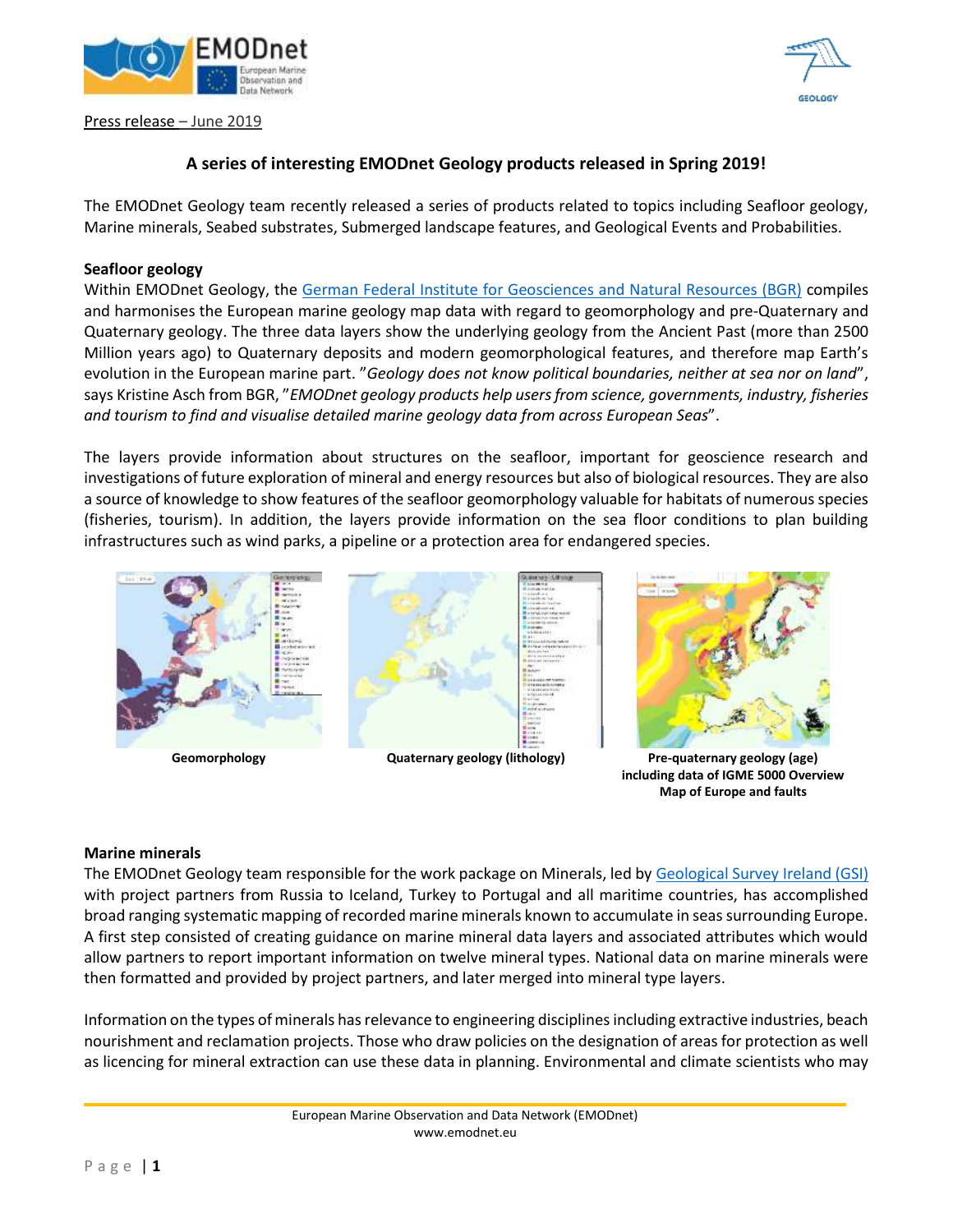



be interested in the sea level rise and chemical interactions within our oceans can glean useful information from some of the mineral types listed.



A project investigating the metallogeny and geological potential for strategic and critical raw materials on the European seabed called [GeoERA](https://geoera.eu/projects/mindesea/)  [MINDeSEA](https://geoera.eu/projects/mindesea/) is already using EMODnet Geology Minerals data for analysis.

*"EMODnet data on ferromanganese crust and nodules, rich in cobalt, tellurium, rare earth elements and other strategic and critical metals, have been used by MINDeSEA as starting points to produce the first compilation of energy-critical elements in pan-European seas",* said Javier González, coordinator of MINDeSEA, from the Geological Survey of Spain. *"EMODnet-*

*Geology data will be very useful to plan future research and exploration targets for minerals with exploitation potential and to define areas for environmental protection".*

## **Submerged landscapes**

Landscape responses to changes in sea level over repeated glacial cycles and the preservation of these features on continental shelves around Europe, are an invaluable resource for improving our understanding of human history and environmental change over geological time. The EMODnet Geology team responsible for the work on Submerged Landscapes, led by the [British](https://www.bgs.ac.uk/)  [Geological Survey](https://www.bgs.ac.uk/) (BGS), delivered a compilation of submerged landscape features and palaeo-environmental indicators, including estimated age where known. The fully attributed GIS-layer will be used to underpin palaeogeographic reconstructions across various time frames. "*This is the first time information on the character and evolution of submerged* 



*landscape features have been collated and harmonised across European Seas*", said David Tappin, coordinator of the team delivering the compilation.

> European Marine Observation and Data Network (EMODnet) www.emodnet.eu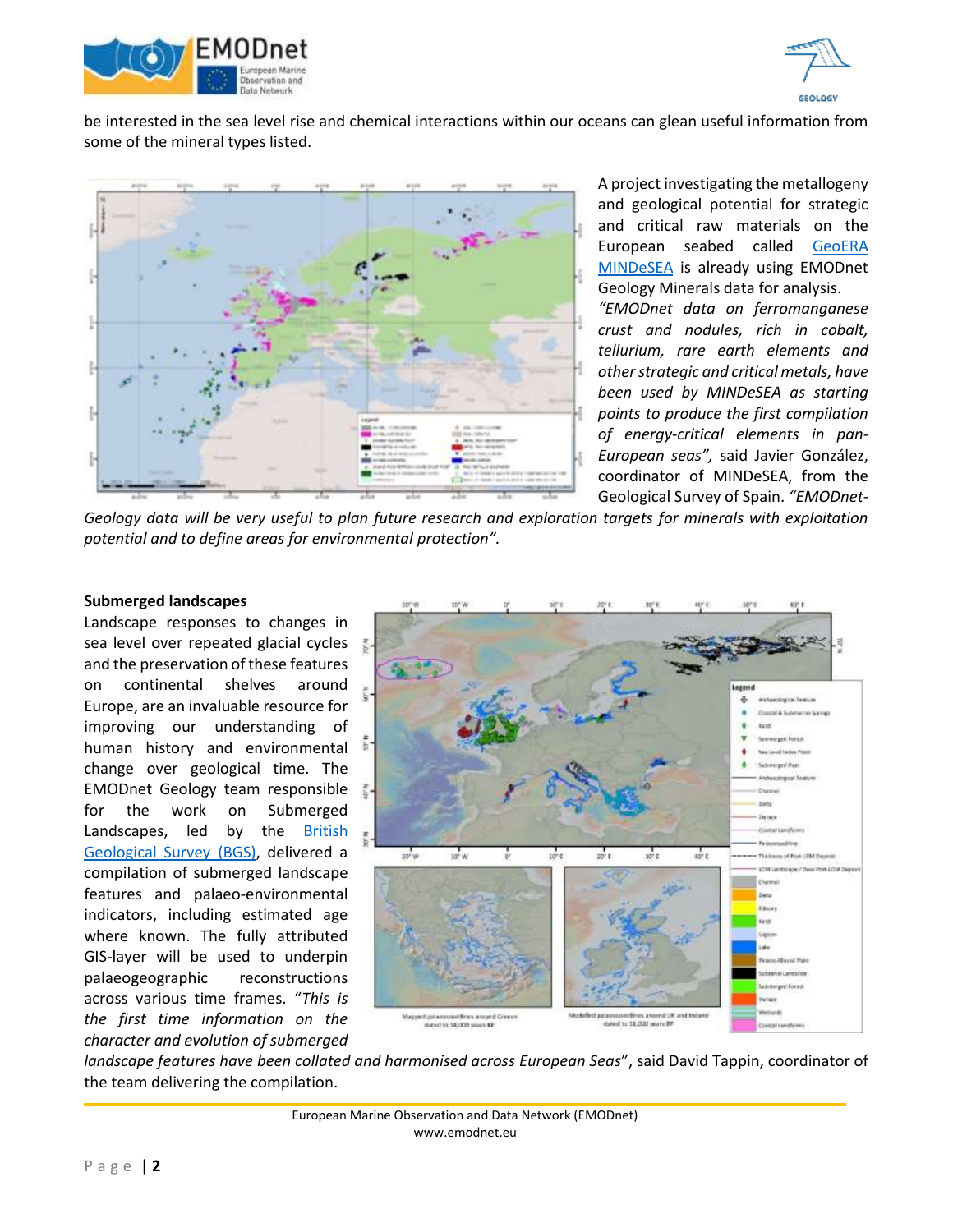



The aim of this activity was to compile and harmonise available information on submerged landscape features by integrating existing records of palaeo-environmental indicators with interpretations of geomorphology, stratigraphy and type of sediment. "*Submerged landscape features have been mapped previously on many European shelf areas, but never before has a harmonised GIS been attempted*", David Tappin added.

## **Geological events and probabilities**

The [Geological Survey of Italy \(ISPRA\)](http://portalesgi.isprambiente.it/) has led the production and release of new datasets on Geological Events and Probabilities. Twelve new GIS layers at a resolution of 1:100 000 were added, representing a systematic collection of harmonised data concerning geological events, providing information on the type of events that have taken place in the past and might potentially occur again, including dimensions, state of activity, morphological type and lithology. The layers concern earthquakes, submarine landslides, volcanoes, tsunamis, fluid emissions and Quaternary tectonics. These products complement and update the 1:250 000 scale GIS layers already displayed on the Geology Portal.

Particular attention has been devoted to the definition of the attribute tables in order to achieve the best degree of harmonisation and standardisation complying with the European INSPIRE Directive. Information contained in the attribute tables of the different shape files could be applied in the management of coastal areas and to support planning of further surveys. By combining the diverse information contained in the different layers, it might be possible to elaborate additional thematic maps which could support further research. Moreover, they potentially represent a useful tool to increase awareness of the hazards which might affect coastal areas.



European Marine Observation and Data Network (EMODnet) www.emodnet.eu